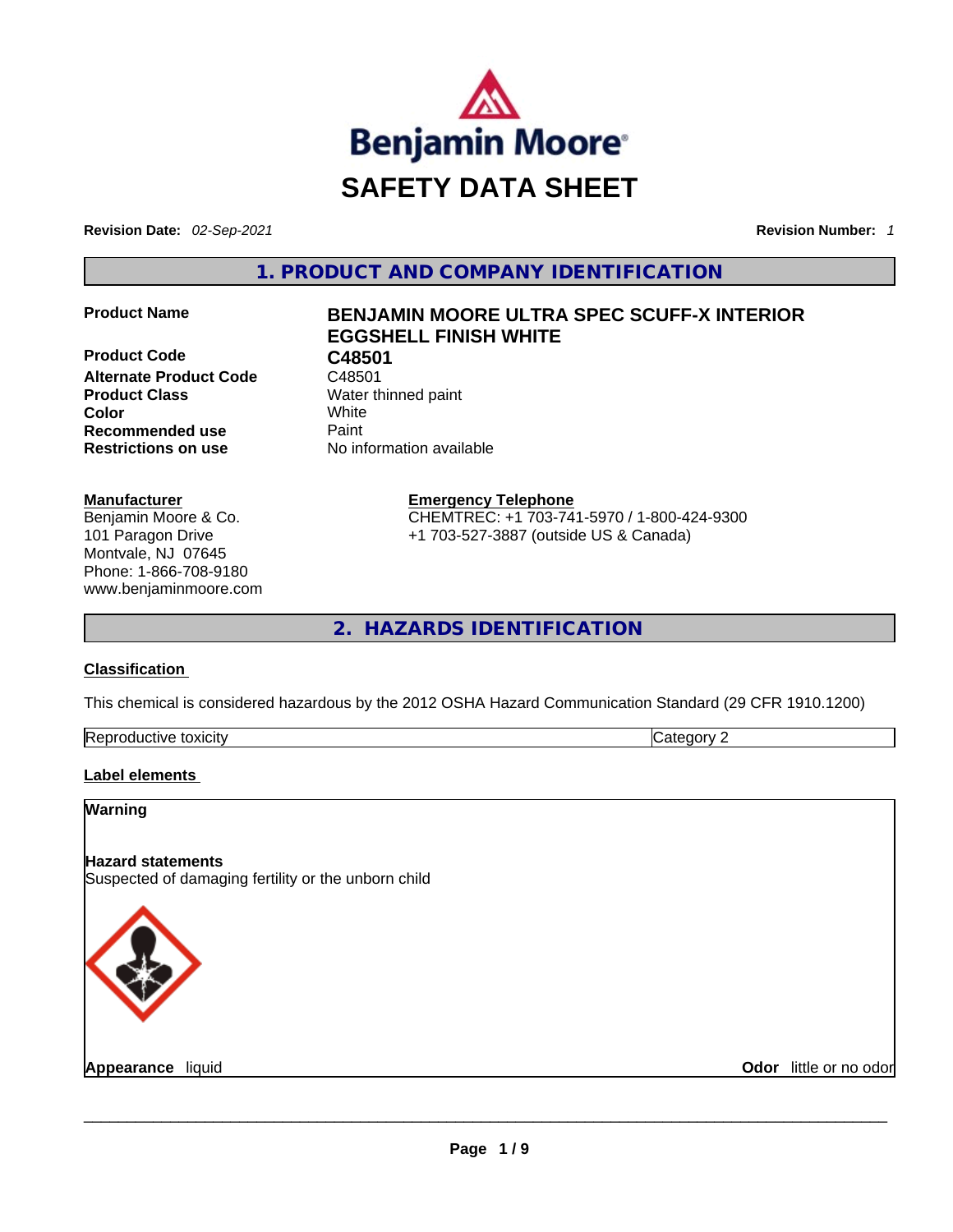#### **Precautionary Statements - Prevention**

Obtain special instructions before use Do not handle until all safety precautions have been read and understood Use personal protective equipment as required

#### **Precautionary Statements - Response**

IF exposed or concerned: Get medical advice/attention

#### **Precautionary Statements - Storage**

Store locked up

#### **Precautionary Statements - Disposal**

Dispose of contents/container to an approved waste disposal plant

#### **Hazards not otherwise classified (HNOC)**

Not applicable

#### **Other information**

No information available

 **WARNING:** This product contains isothiazolinone compounds at levels of <0.1%. These substances are biocides commonly found in most paints and a variety of personal care products as a preservative. Certain individuals may be sensitive or allergic to these substances, even at low levels.

#### **3. COMPOSITION INFORMATION ON COMPONENTS**

| <b>Chemical name</b>                                                         | CAS No.    | Weight-%    |
|------------------------------------------------------------------------------|------------|-------------|
| Titanium dioxide                                                             | 13463-67-7 | $20 - 25$   |
| Propanoic acid, 2-methyl-, monoester with<br>2,2,4-trimethyl-1,3-pentanediol | 25265-77-4 | $1 - 5$     |
| Silica amorphous                                                             | 7631-86-9  | - 5         |
| Sodium C14-C16 olefin sulfonate                                              | 68439-57-6 | $0.1 - 0.5$ |
| Trimethylolpropane                                                           | 77-99-6    | $0.1 - 0.5$ |

|                       | 4. FIRST AID MEASURES                                                                                    |
|-----------------------|----------------------------------------------------------------------------------------------------------|
| <b>General Advice</b> | No hazards which require special first aid measures.                                                     |
| <b>Eye Contact</b>    | Rinse thoroughly with plenty of water for at least 15 minutes and consult a<br>physician.                |
| <b>Skin Contact</b>   | Wash off immediately with soap and plenty of water while removing all<br>contaminated clothes and shoes. |
| <b>Inhalation</b>     | Move to fresh air. If symptoms persist, call a physician.                                                |
| Ingestion             | Clean mouth with water and afterwards drink plenty of water. Consult a physician<br>if necessary.        |
|                       |                                                                                                          |
|                       |                                                                                                          |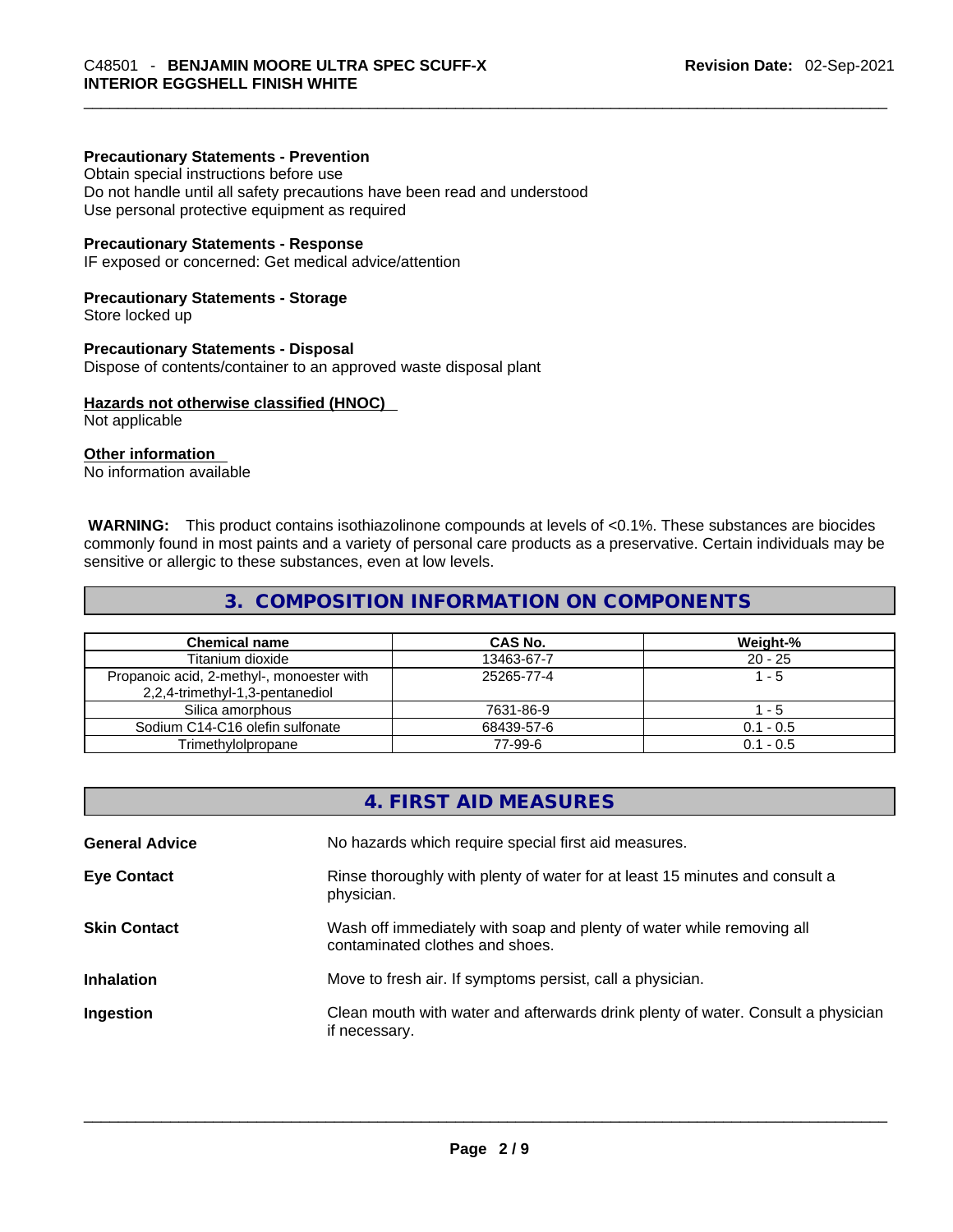None known.

| <b>Symptoms/Effects</b>                                                          |                                                                                                                                              |
|----------------------------------------------------------------------------------|----------------------------------------------------------------------------------------------------------------------------------------------|
| <b>Notes To Physician</b><br>Treat symptomatically.                              |                                                                                                                                              |
|                                                                                  | 5. FIRE-FIGHTING MEASURES                                                                                                                    |
| <b>Suitable Extinguishing Media</b>                                              | Use extinguishing measures that are appropriate to local<br>circumstances and the surrounding environment.                                   |
| Protective equipment and precautions for firefighters                            | As in any fire, wear self-contained breathing apparatus<br>pressure-demand, MSHA/NIOSH (approved or equivalent)<br>and full protective gear. |
| <b>Specific Hazards Arising From The Chemical</b>                                | Closed containers may rupture if exposed to fire or<br>extreme heat.                                                                         |
| <b>Sensitivity to mechanical impact</b>                                          | No                                                                                                                                           |
| Sensitivity to static discharge                                                  | No                                                                                                                                           |
| <b>Flash Point Data</b><br>Flash point (°F)<br>Flash Point (°C)<br><b>Method</b> | Not applicable<br>Not applicable<br>Not applicable                                                                                           |
| <b>Flammability Limits In Air</b>                                                |                                                                                                                                              |
| Lower flammability limit:<br><b>Upper flammability limit:</b>                    | Not applicable<br>Not applicable                                                                                                             |
| Health: 2<br>Flammability: 0<br><b>NFPA</b>                                      | Instability: 0<br><b>Special: Not Applicable</b>                                                                                             |
| <b>NFPA Legend</b><br>0 - Not Hazardous<br>1 - Slightly                          |                                                                                                                                              |

2 - Moderate

**Most Important** 

- 
- 3 High
- 4 Severe

*The ratings assigned are only suggested ratings, the contractor/employer has ultimate responsibilities for NFPA ratings where this system is used.* 

*Additional information regarding the NFPA rating system is available from the National Fire Protection Agency (NFPA) at www.nfpa.org.* 

## **6. ACCIDENTAL RELEASE MEASURES**

| <b>Personal Precautions</b>      | Avoid contact with skin, eyes and clothing. Ensure adequate ventilation.                             |
|----------------------------------|------------------------------------------------------------------------------------------------------|
| <b>Other Information</b>         | Prevent further leakage or spillage if safe to do so.                                                |
| <b>Environmental precautions</b> | See Section 12 for additional Ecological Information.                                                |
| <b>Methods for Cleaning Up</b>   | Soak up with inert absorbent material. Sweep up and shovel into suitable<br>containers for disposal. |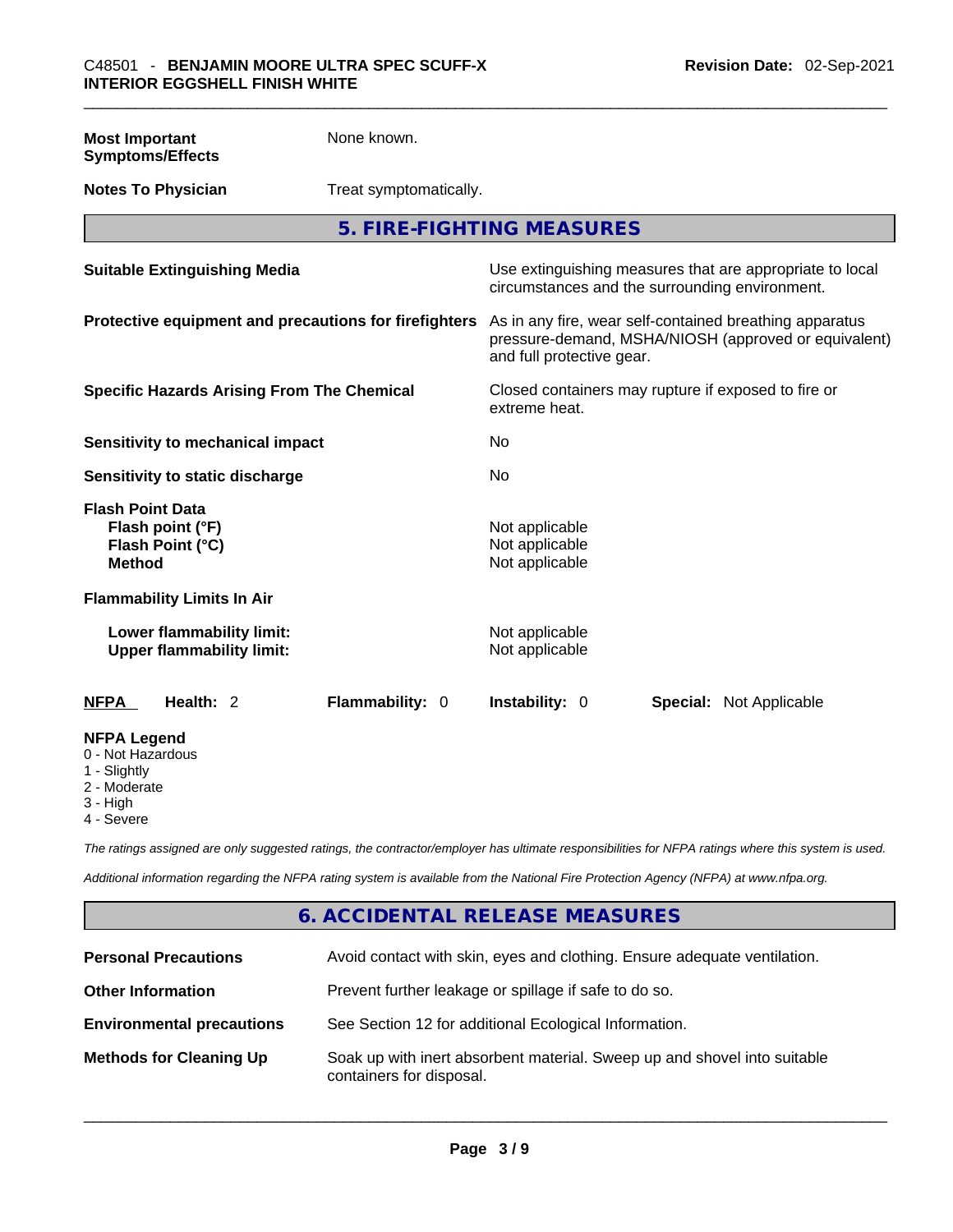# **7. HANDLING AND STORAGE**

| <b>Handling</b>               | Avoid contact with skin, eyes and clothing. Avoid breathing vapors, spray mists or<br>sanding dust. In case of insufficient ventilation, wear suitable respiratory<br>equipment. |  |
|-------------------------------|----------------------------------------------------------------------------------------------------------------------------------------------------------------------------------|--|
| <b>Storage</b>                | Keep container tightly closed. Keep out of the reach of children.                                                                                                                |  |
| <b>Incompatible Materials</b> | No information available                                                                                                                                                         |  |

### **8. EXPOSURE CONTROLS/PERSONAL PROTECTION**

#### **Exposure Limits**

| <b>Chemical name</b> | <b>ACGIH TLV</b>         | <b>OSHA PEL</b>              |
|----------------------|--------------------------|------------------------------|
| Titanium dioxide     | TWA: $10 \text{ ma/m}^3$ | <b>TWA</b><br>15 ma/m $^3\,$ |
| Silica amorphous     | N/E                      | TWA<br>20 mppcf              |

#### **Legend**

ACGIH - American Conference of Governmental Industrial Hygienists Exposure Limits OSHA - Occupational Safety & Health Administration Exposure Limits N/E - Not Established

| <b>Engineering Measures</b>          | Ensure adequate ventilation, especially in confined areas.                                                                          |  |  |
|--------------------------------------|-------------------------------------------------------------------------------------------------------------------------------------|--|--|
| <b>Personal Protective Equipment</b> |                                                                                                                                     |  |  |
| <b>Eye/Face Protection</b>           | Safety glasses with side-shields.                                                                                                   |  |  |
| <b>Skin Protection</b>               | Protective gloves and impervious clothing.                                                                                          |  |  |
| <b>Respiratory Protection</b>        | In case of insufficient ventilation wear suitable respiratory equipment.                                                            |  |  |
| <b>Hygiene Measures</b>              | Avoid contact with skin, eyes and clothing. Remove and wash contaminated<br>clothing before re-use. Wash thoroughly after handling. |  |  |

# **9. PHYSICAL AND CHEMICAL PROPERTIES**

| Appearance              | liquid                   |  |
|-------------------------|--------------------------|--|
| Odor                    | little or no odor        |  |
| <b>Odor Threshold</b>   | No information available |  |
| Density (Ibs/gal)       | $10.65 - 10.75$          |  |
| <b>Specific Gravity</b> | $1.27 - 1.29$            |  |
| рH                      | No information available |  |
| <b>Viscosity (cps)</b>  | No information available |  |
| Solubility(ies)         | No information available |  |
| <b>Water solubility</b> | No information available |  |
| <b>Evaporation Rate</b> | No information available |  |
| Vapor pressure          | No information available |  |
| Vapor density           | No information available |  |
| Wt. % Solids            | $50 - 60$                |  |
| Vol. % Solids           | $35 - 45$                |  |
| Wt. % Volatiles         | $40 - 50$                |  |
|                         |                          |  |
|                         |                          |  |
|                         |                          |  |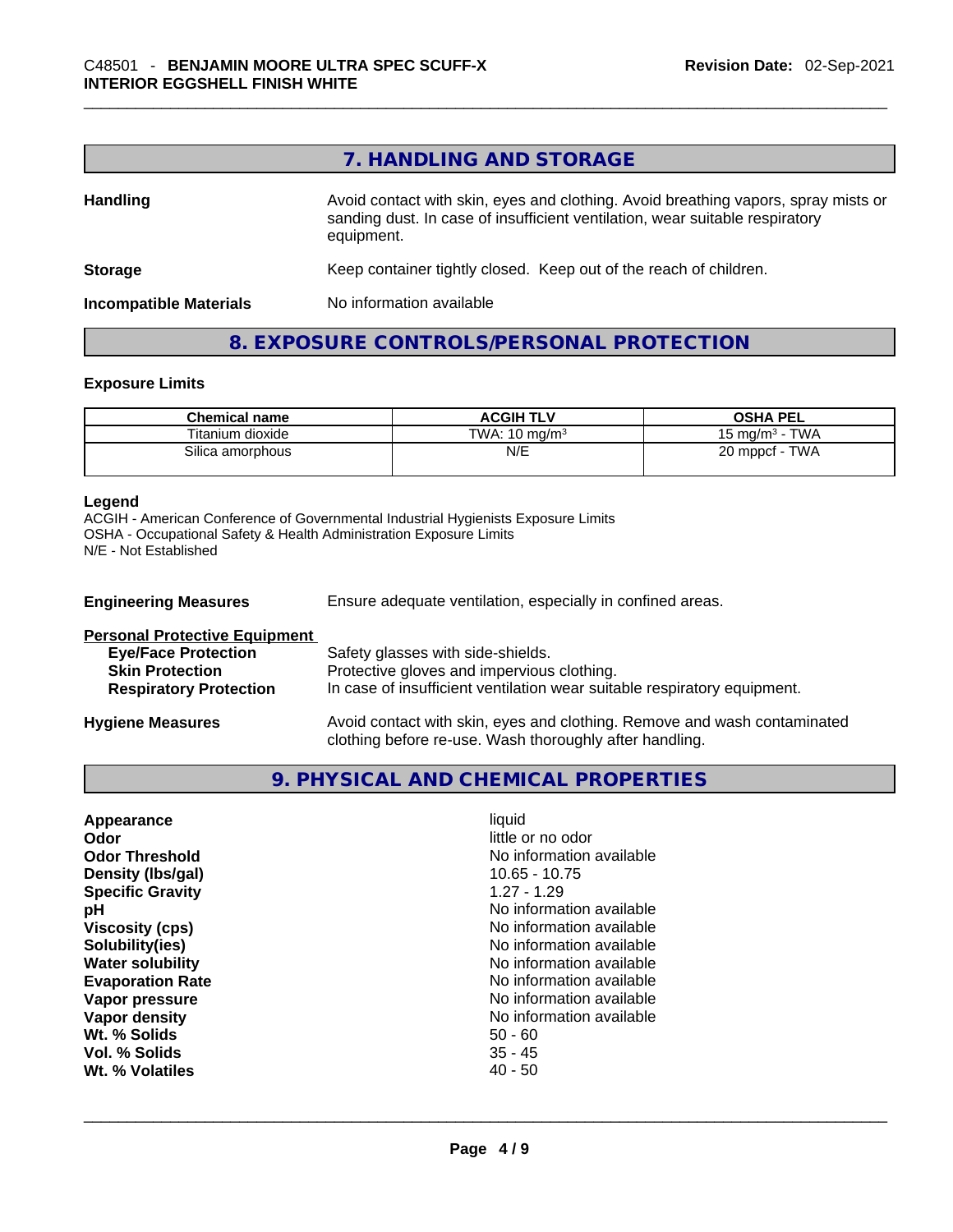| Vol. % Volatiles                     | $55 - 65$                |
|--------------------------------------|--------------------------|
| <b>VOC Regulatory Limit (g/L)</b>    | < 50                     |
| <b>Boiling Point (°F)</b>            | 212                      |
| <b>Boiling Point (°C)</b>            | 100                      |
| Freezing point (°F)                  | 32                       |
| <b>Freezing Point (°C)</b>           | 0                        |
| Flash point (°F)                     | Not applicable           |
| Flash Point (°C)                     | Not applicable           |
| <b>Method</b>                        | Not applicable           |
| <b>Flammability (solid, gas)</b>     | Not applicable           |
| <b>Upper flammability limit:</b>     | Not applicable           |
| Lower flammability limit:            | Not applicable           |
| <b>Autoignition Temperature (°F)</b> | No information available |
| <b>Autoignition Temperature (°C)</b> | No information available |
| Decomposition Temperature (°F)       | No information available |
| Decomposition Temperature (°C)       | No information available |
| <b>Partition coefficient</b>         | No information available |

# **10. STABILITY AND REACTIVITY**

| <b>Reactivity</b>                       | Not Applicable                           |
|-----------------------------------------|------------------------------------------|
| <b>Chemical Stability</b>               | Stable under normal conditions.          |
| <b>Conditions to avoid</b>              | Prevent from freezing.                   |
| <b>Incompatible Materials</b>           | No materials to be especially mentioned. |
| <b>Hazardous Decomposition Products</b> | None under normal use.                   |
| Possibility of hazardous reactions      | None under normal conditions of use.     |

**11. TOXICOLOGICAL INFORMATION** 

| <b>Product Information</b>                                                                 |                                                                                                                   |  |
|--------------------------------------------------------------------------------------------|-------------------------------------------------------------------------------------------------------------------|--|
| Information on likely routes of exposure                                                   |                                                                                                                   |  |
|                                                                                            | <b>Principal Routes of Exposure</b> Eye contact, skin contact and inhalation.                                     |  |
| <b>Acute Toxicity</b>                                                                      |                                                                                                                   |  |
| <b>Product Information</b>                                                                 | No information available                                                                                          |  |
| Symptoms related to the physical, chemical and toxicological characteristics               |                                                                                                                   |  |
| <b>Symptoms</b>                                                                            | No information available                                                                                          |  |
| Delayed and immediate effects as well as chronic effects from short and long-term exposure |                                                                                                                   |  |
| Eye contact<br><b>Skin contact</b>                                                         | May cause slight irritation.<br>Substance may cause slight skin irritation. Prolonged or repeated contact may dry |  |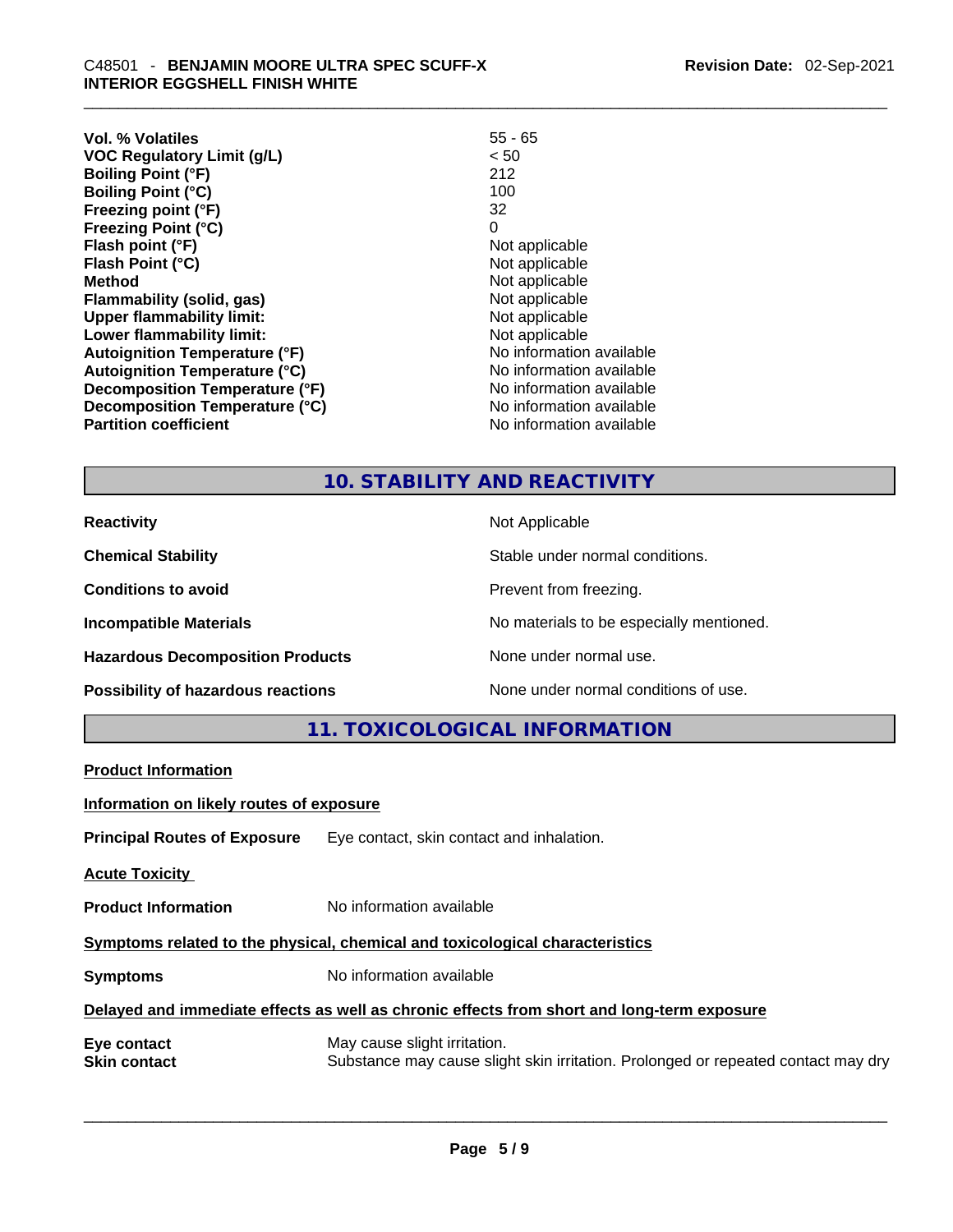|                                 | skin and cause irritation.                                                      |
|---------------------------------|---------------------------------------------------------------------------------|
| <b>Inhalation</b>               | May cause irritation of respiratory tract.                                      |
| Ingestion                       | Ingestion may cause gastrointestinal irritation, nausea, vomiting and diarrhea. |
| <b>Sensitization</b>            | No information available                                                        |
| <b>Neurological Effects</b>     | No information available.                                                       |
| <b>Mutagenic Effects</b>        | No information available.                                                       |
| <b>Reproductive Effects</b>     | Possible risk of impaired fertility. Possible risk of harm to the unborn child. |
| <b>Developmental Effects</b>    | No information available.                                                       |
| <b>Target organ effects</b>     | No information available.                                                       |
| <b>STOT - single exposure</b>   | No information available.                                                       |
| <b>STOT - repeated exposure</b> | No information available.                                                       |
| Other adverse effects           | No information available.                                                       |
| <b>Aspiration Hazard</b>        | No information available                                                        |

#### **Numerical measures of toxicity**

#### **The following values are calculated based on chapter 3.1 of the GHS document**

**ATEmix (oral)** 33043 mg/kg

#### **Component Information**

| Chemical name                                                                                 | Oral LD50                                      | Dermal LD50             | Inhalation LC50         |
|-----------------------------------------------------------------------------------------------|------------------------------------------------|-------------------------|-------------------------|
| Titanium dioxide<br>13463-67-7                                                                | $> 10000$ mg/kg (Rat)                          |                         |                         |
| Propanoic acid, 2-methyl-,<br>monoester with<br>2,2,4-trimethyl-1,3-pentanediol<br>25265-77-4 | $=$ 3200 mg/kg (Rat)                           | $> 15200$ mg/kg (Rat)   |                         |
| Silica amorphous<br>7631-86-9                                                                 | $= 7900$ mg/kg (Rat)                           | $>$ 2000 mg/kg (Rabbit) | $> 2.2$ mg/L (Rat) 1 h  |
| Sodium C14-C16 olefin sulfonate<br>68439-57-6                                                 | $= 2220$ mg/kg (Rat)                           | $> 740$ mg/kg (Rabbit)  |                         |
| Trimethylolpropane<br>77-99-6                                                                 | $= 14100$ mg/kg (Rat)<br>$= 14000$ mg/kg (Rat) |                         | $> 0.29$ mg/L (Rat) 4 h |

#### **Chronic Toxicity**

#### **Carcinogenicity**

*The information below indicates whether each agency has listed any ingredient as a carcinogen:.* 

| <b>Chemical name</b>                 | IARC                 | <b>NTP</b> | OSHA   |
|--------------------------------------|----------------------|------------|--------|
|                                      | 2B<br>Possible Human |            | Listed |
| $\mathbf{r}$<br>l itaniun<br>dioxide | ∴arcinoαen           |            |        |

• Although IARC has classified titanium dioxide as possibly carcinogenic to humans (2B), their summary concludes: "No significant exposure to titanium dioxide is thought to occur during the use of products in which titanium dioxide is bound to other materials, such as paint."

#### **Legend**

IARC - International Agency for Research on Cancer NTP - National Toxicity Program OSHA - Occupational Safety & Health Administration

## **12. ECOLOGICAL INFORMATION**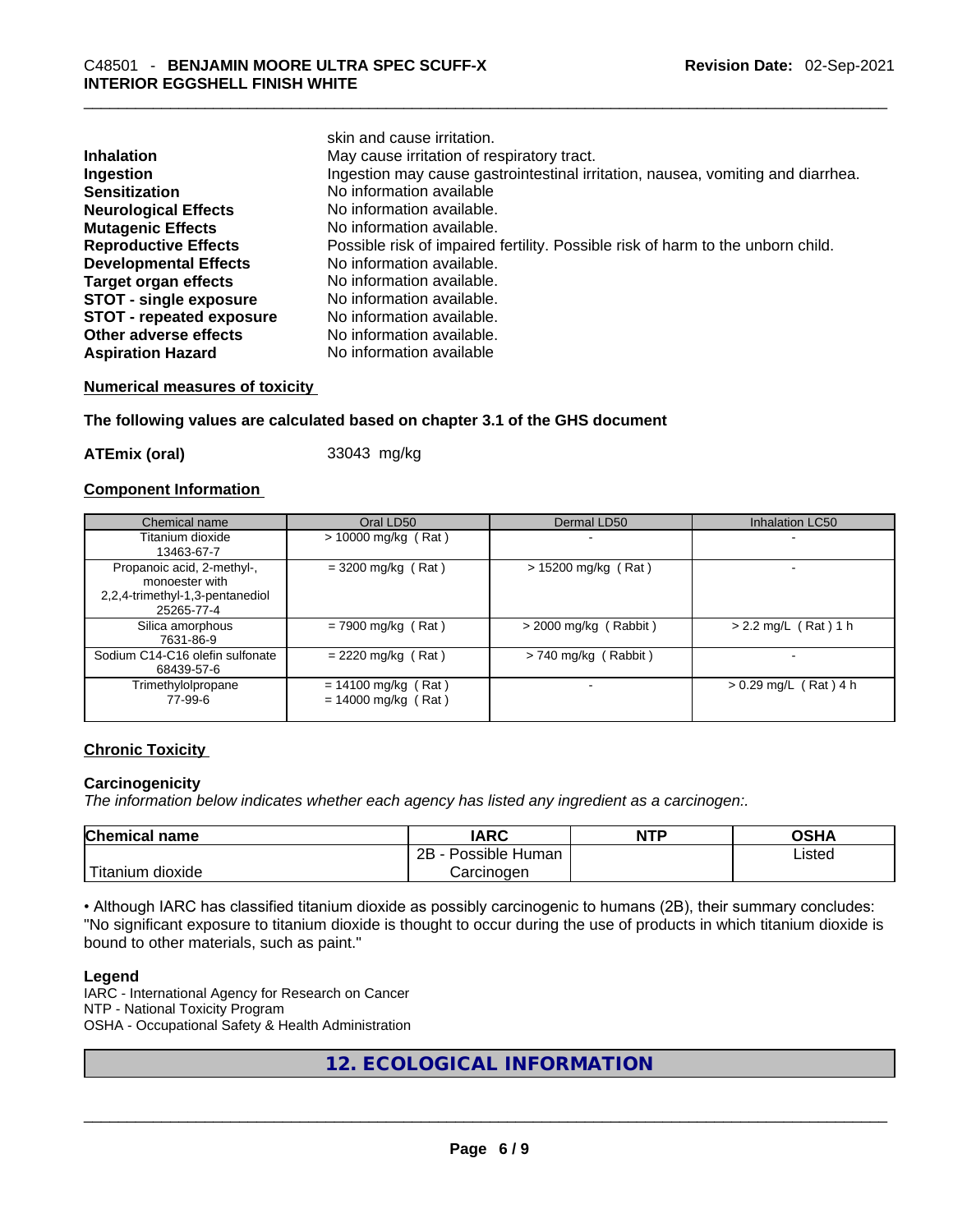#### **Ecotoxicity Effects**

The environmental impact of this product has not been fully investigated.

#### **Product Information**

#### **Acute Toxicity to Fish**

No information available

#### **Acute Toxicity to Aquatic Invertebrates**

No information available

#### **Acute Toxicity to Aquatic Plants**

No information available

#### **Persistence / Degradability**

No information available.

#### **Bioaccumulation**

There is no data for this product.

#### **Mobility in Environmental Media**

No information available.

#### **Ozone**

No information available

#### **Component Information**

#### **Acute Toxicity to Fish**

Titanium dioxide  $LC50:$  > 1000 mg/L (Fathead Minnow - 96 hr.)

#### **Acute Toxicity to Aquatic Invertebrates**

No information available

# **Acute Toxicity to Aquatic Plants**

No information available

| Dispose of in accordance with federal, state, and local regulations. Local<br>requirements may vary, consult your sanitation department or state-designated<br>environmental protection agency for more disposal options.<br>14. TRANSPORT INFORMATION |                              | 13. DISPOSAL CONSIDERATIONS |
|--------------------------------------------------------------------------------------------------------------------------------------------------------------------------------------------------------------------------------------------------------|------------------------------|-----------------------------|
|                                                                                                                                                                                                                                                        | <b>Waste Disposal Method</b> |                             |
|                                                                                                                                                                                                                                                        |                              |                             |

**DOT** Not regulated  $\blacksquare$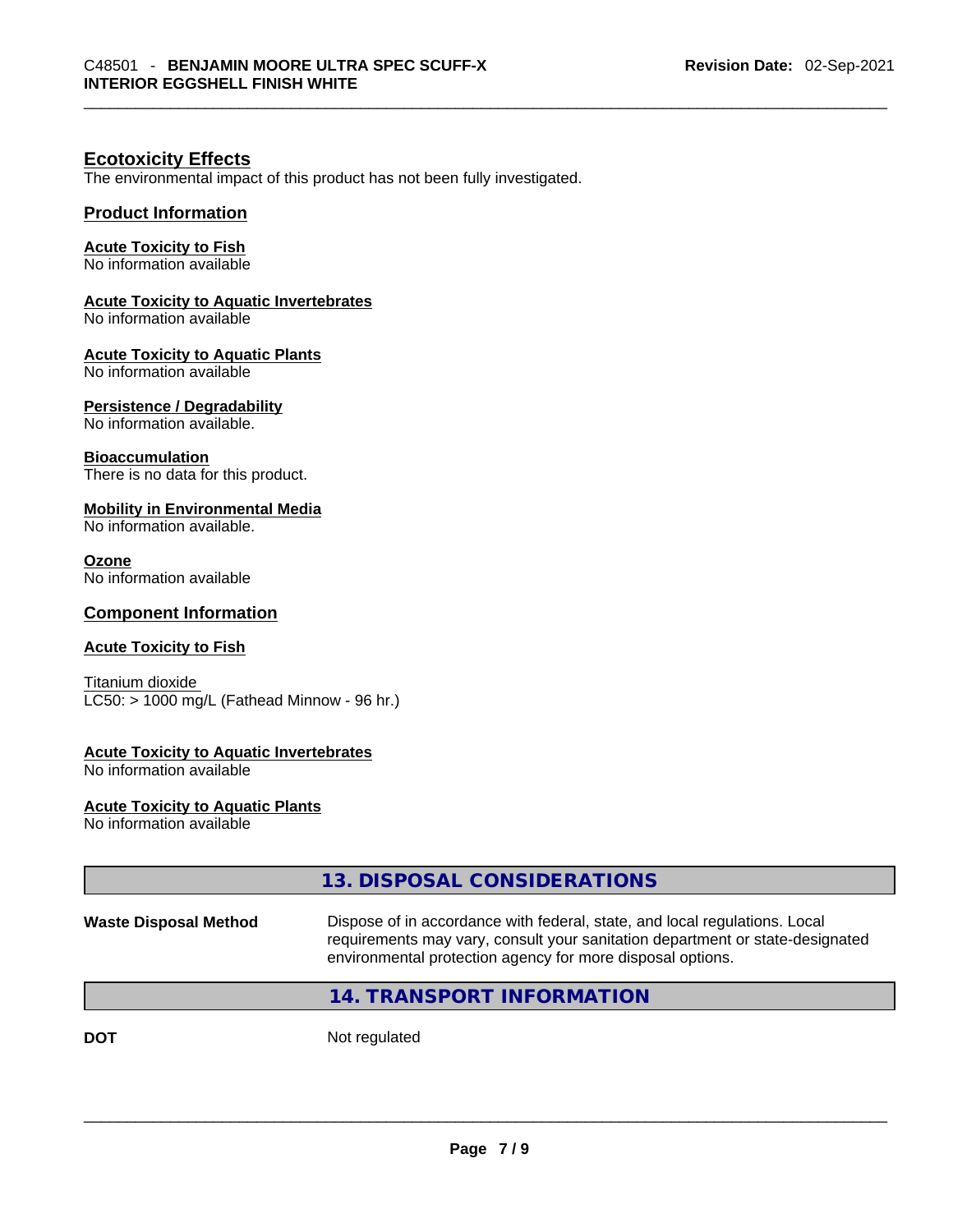| <b>ICAO/IATA</b> | Not regulated |
|------------------|---------------|
|------------------|---------------|

### **IMDG / IMO** Not regulated

**15. REGULATORY INFORMATION** 

### **International Inventories**

| <b>TSCA: United States</b>                                       | Yes - All components are listed or exempt. |
|------------------------------------------------------------------|--------------------------------------------|
| No - Not all of the components are listed.<br><b>DSL: Canada</b> |                                            |
|                                                                  | One or more component is listed on NDSL.   |

#### **Federal Regulations**

#### **SARA 311/312 hazardous categorization**

| Acute health hazard               | Nο  |  |
|-----------------------------------|-----|--|
| Chronic Health Hazard             | Yes |  |
| Fire hazard                       | Nο  |  |
| Sudden release of pressure hazard | Nο  |  |
| Reactive Hazard                   | Nο  |  |

#### **SARA 313**

Section 313 of Title III of the Superfund Amendments and Reauthorization Act of 1986 (SARA). This product contains a chemical or chemicals which are subject to the reporting requirements of the Act and Title 40 of the Code of Federal Regulations, Part 372:

*None*

**Clean Air Act,Section 112 Hazardous Air Pollutants (HAPs) (see 40 CFR 61)** This product contains the following HAPs:

*None*

## **US State Regulations**

#### **California Proposition 65**

**WARNING:** This product can expose you to chemicals including Methyl isobutyl ketone, which are known to the State of California to cause cancer and birth defects or other reproductive harm. For more information go to www.P65Warnings.ca.gov.

#### **State Right-to-Know**

| <b>Chemical</b><br>name                   | <b>Massachusetts</b> | <b>New</b><br>. Jersev | Pennsvlvania |
|-------------------------------------------|----------------------|------------------------|--------------|
| <br>$- \cdot$ .<br>l itanium<br>i dioxide |                      |                        |              |
| ~…<br>Silica amorphous                    |                      |                        |              |

#### **Legend**